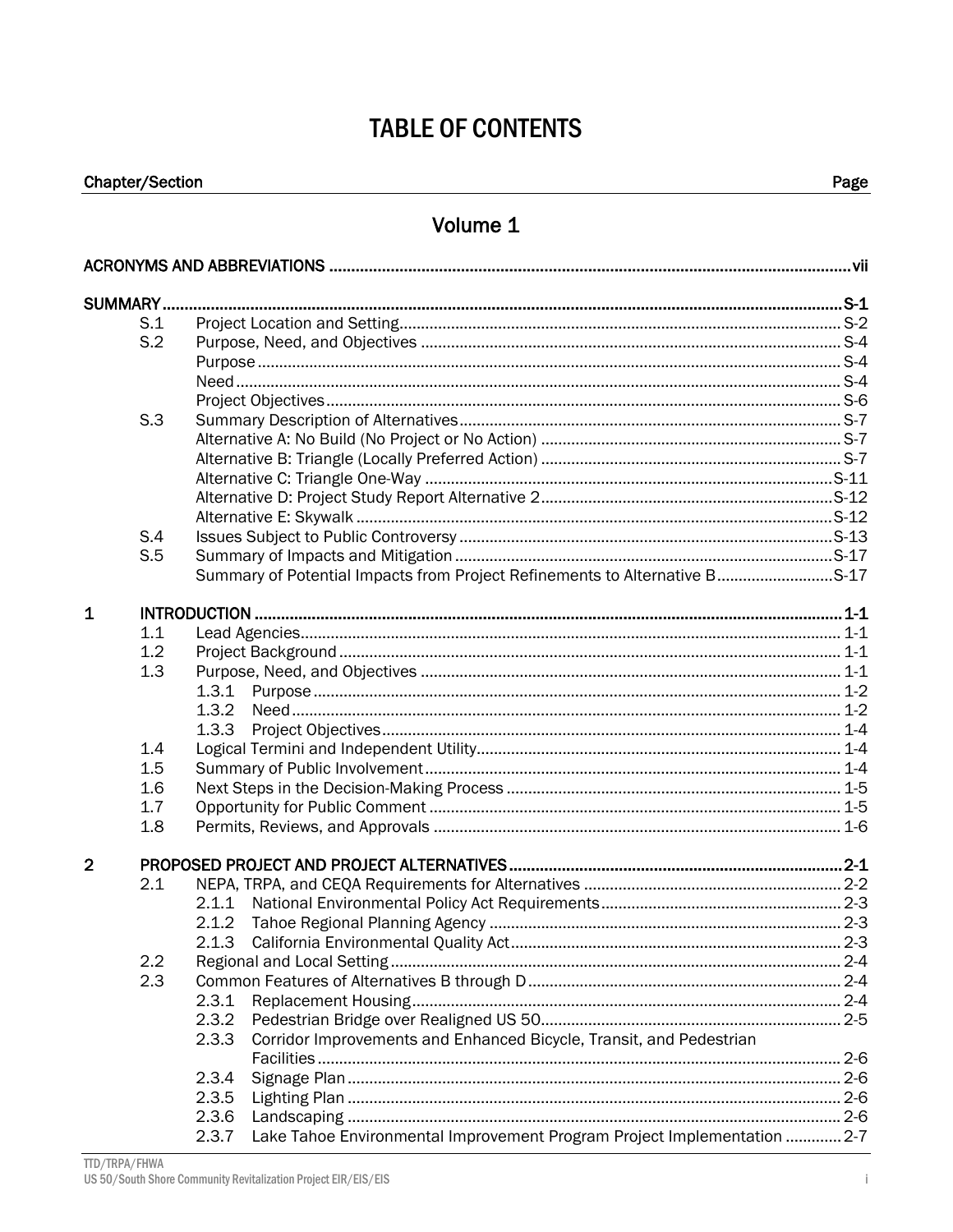|   |                                                                  | 2.3.8 |  |  |  |
|---|------------------------------------------------------------------|-------|--|--|--|
|   | 2.4                                                              |       |  |  |  |
|   |                                                                  | 2.4.1 |  |  |  |
|   |                                                                  | 2.4.2 |  |  |  |
|   |                                                                  | 2.4.3 |  |  |  |
|   |                                                                  | 2.4.4 |  |  |  |
|   |                                                                  | 2.4.5 |  |  |  |
|   |                                                                  | 2.4.6 |  |  |  |
|   |                                                                  | 2.4.7 |  |  |  |
|   |                                                                  | 2.4.8 |  |  |  |
|   | 2.5                                                              |       |  |  |  |
| 3 | AFFECTED ENVIRONMENT, ENVIRONMENTAL CONSEQUENCES, AND AVOIDANCE, |       |  |  |  |
|   |                                                                  |       |  |  |  |
|   | 3.1                                                              |       |  |  |  |
|   |                                                                  | 3.1.1 |  |  |  |
|   |                                                                  | 3.1.2 |  |  |  |
|   |                                                                  | 3.1.3 |  |  |  |
|   |                                                                  | 3.1.4 |  |  |  |
|   |                                                                  | 3.1.5 |  |  |  |
|   | 3.2                                                              |       |  |  |  |
|   |                                                                  | 3.2.1 |  |  |  |
|   |                                                                  | 3.2.2 |  |  |  |
|   |                                                                  | 3.2.3 |  |  |  |
|   |                                                                  | 3.2.4 |  |  |  |
|   | 3.3                                                              |       |  |  |  |
|   |                                                                  | 3.3.1 |  |  |  |
|   |                                                                  | 3.3.2 |  |  |  |
|   |                                                                  | 3.3.3 |  |  |  |
|   |                                                                  | 3.3.4 |  |  |  |
|   | 3.4                                                              |       |  |  |  |
|   |                                                                  | 3.4.1 |  |  |  |
|   |                                                                  | 3.4.2 |  |  |  |
|   |                                                                  | 3.4.3 |  |  |  |
|   | 3.5                                                              |       |  |  |  |
|   |                                                                  | 3.5.1 |  |  |  |
|   |                                                                  | 3.5.2 |  |  |  |
|   |                                                                  | 3.5.3 |  |  |  |
|   |                                                                  | 3.5.4 |  |  |  |
|   | 3.6                                                              |       |  |  |  |
|   |                                                                  | 3.6.1 |  |  |  |
|   |                                                                  | 3.6.2 |  |  |  |
|   |                                                                  | 3.6.3 |  |  |  |
|   |                                                                  | 3.6.4 |  |  |  |
|   | 3.7                                                              |       |  |  |  |
|   |                                                                  | 3.7.1 |  |  |  |
|   |                                                                  | 3.7.2 |  |  |  |
|   |                                                                  | 3.7.3 |  |  |  |
|   |                                                                  | 3.7.4 |  |  |  |
|   | 3.8                                                              |       |  |  |  |
|   |                                                                  |       |  |  |  |
|   |                                                                  | 3.8.1 |  |  |  |
|   |                                                                  | 3.8.2 |  |  |  |
|   |                                                                  | 3.8.3 |  |  |  |
|   |                                                                  | 3.8.4 |  |  |  |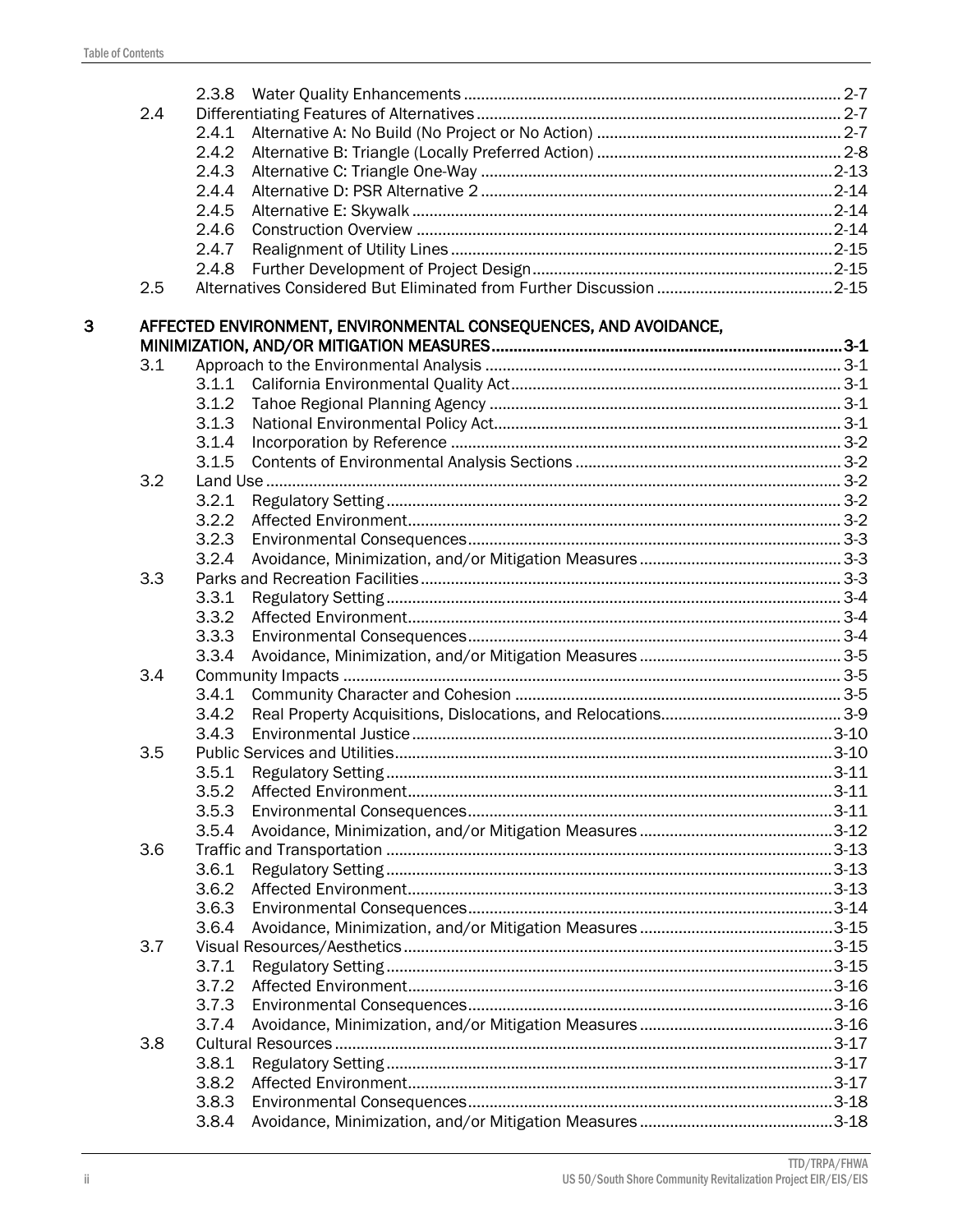| 3.9  |                                                                                      |  |
|------|--------------------------------------------------------------------------------------|--|
|      | 3.9.1                                                                                |  |
|      | 3.9.2                                                                                |  |
|      | 3.9.3                                                                                |  |
|      | 3.9.4                                                                                |  |
| 3.10 |                                                                                      |  |
|      |                                                                                      |  |
|      |                                                                                      |  |
|      |                                                                                      |  |
|      |                                                                                      |  |
| 3.11 |                                                                                      |  |
|      |                                                                                      |  |
|      |                                                                                      |  |
|      |                                                                                      |  |
|      |                                                                                      |  |
| 3.12 |                                                                                      |  |
|      |                                                                                      |  |
|      |                                                                                      |  |
|      |                                                                                      |  |
|      |                                                                                      |  |
| 3.13 |                                                                                      |  |
|      |                                                                                      |  |
|      |                                                                                      |  |
|      |                                                                                      |  |
|      |                                                                                      |  |
| 3.14 |                                                                                      |  |
|      |                                                                                      |  |
|      |                                                                                      |  |
|      |                                                                                      |  |
|      |                                                                                      |  |
| 3.15 |                                                                                      |  |
|      |                                                                                      |  |
|      |                                                                                      |  |
|      |                                                                                      |  |
|      |                                                                                      |  |
| 3.16 |                                                                                      |  |
|      |                                                                                      |  |
|      |                                                                                      |  |
|      |                                                                                      |  |
|      |                                                                                      |  |
| 3.17 | Relationship between the Short-Term Uses of the Environment and the Maintenance and  |  |
|      |                                                                                      |  |
| 3.18 | Irreversible and Irretrievable Commitments of Resources and Significant Irreversible |  |
|      |                                                                                      |  |
|      |                                                                                      |  |
|      | 3.18.2 Changes to Land Use Which Would Commit Future Generations to Similar          |  |
|      |                                                                                      |  |
|      | 3.18.3 Irreversible Changes Which Would Result from Environmental Accidents3-35      |  |
| 3.19 |                                                                                      |  |
|      |                                                                                      |  |
|      |                                                                                      |  |
|      |                                                                                      |  |
|      |                                                                                      |  |
|      |                                                                                      |  |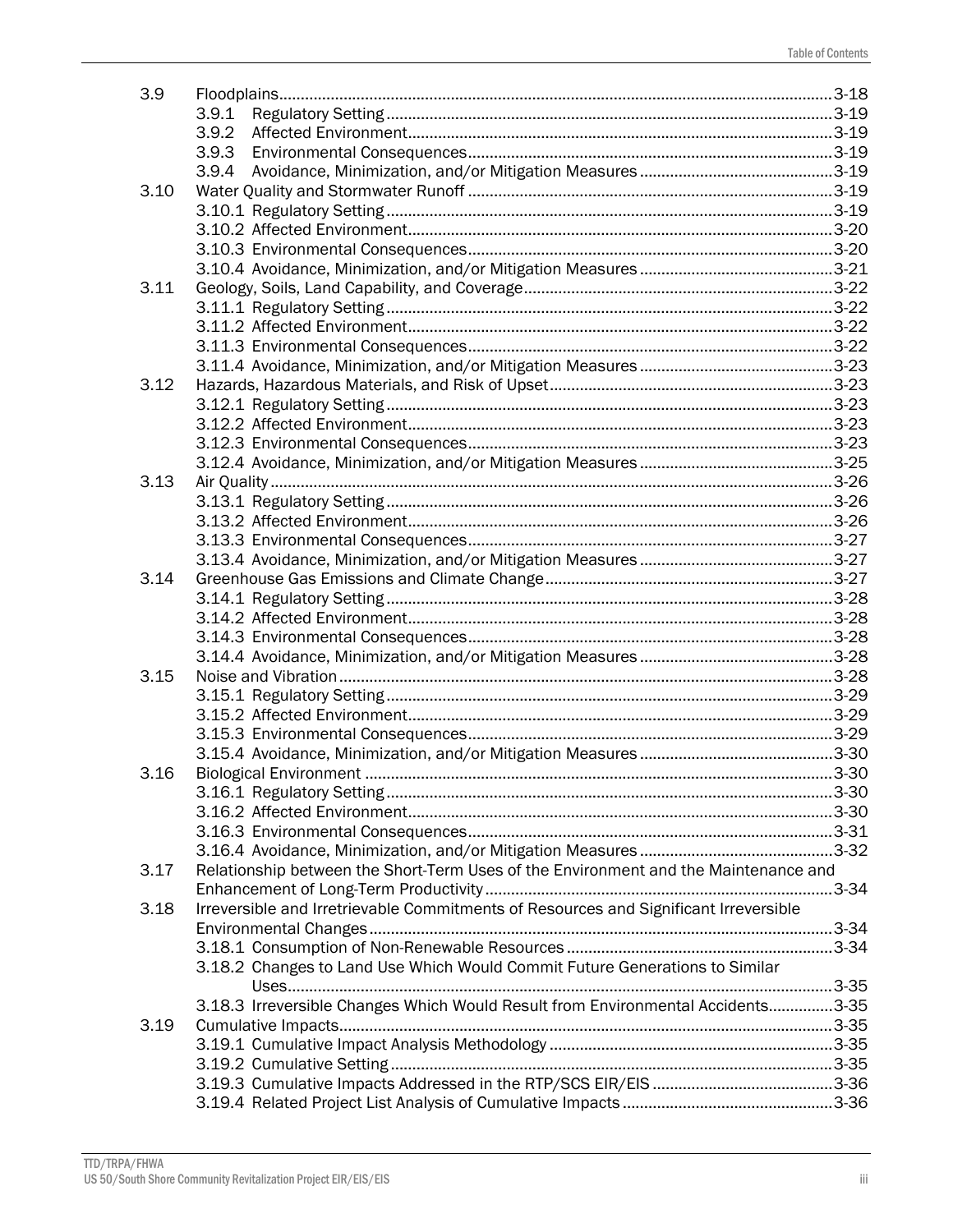| $\overline{\mathbf{4}}$ |            |                                                                                    |  |
|-------------------------|------------|------------------------------------------------------------------------------------|--|
|                         | 4.1<br>4.2 |                                                                                    |  |
|                         | 4.3        |                                                                                    |  |
|                         |            | 4.3.1                                                                              |  |
|                         |            | 4.3.2                                                                              |  |
|                         |            | 4.3.3                                                                              |  |
|                         |            | 4.3.4                                                                              |  |
|                         | 4.4        |                                                                                    |  |
|                         | 4.5        | Department of Transportation Act (Section 4[f] and De Minimis Determination) 4-2   |  |
|                         |            |                                                                                    |  |
|                         | 4.6        |                                                                                    |  |
|                         |            |                                                                                    |  |
|                         |            |                                                                                    |  |
| 5                       |            |                                                                                    |  |
|                         | 5.1        |                                                                                    |  |
|                         | 5.2        |                                                                                    |  |
|                         |            | 5.2.1                                                                              |  |
|                         |            | 5.2.2                                                                              |  |
|                         |            | 5.2.3                                                                              |  |
|                         | 5.3        |                                                                                    |  |
|                         |            | 5.3.1                                                                              |  |
|                         |            | 5.3.2                                                                              |  |
|                         |            | 5.3.3                                                                              |  |
|                         | 5.4        |                                                                                    |  |
|                         | 5.5        |                                                                                    |  |
| 6                       |            |                                                                                    |  |
| $\overline{7}$          |            |                                                                                    |  |
| 8                       |            |                                                                                    |  |
|                         |            |                                                                                    |  |
| <b>Exhibits</b>         |            |                                                                                    |  |
| Exhibit 2-1             |            | US 50/Pioneer Trail Intersection Design Exception with Tahoe Meadows Entrance 2-11 |  |
| Exhibit 2-2             |            |                                                                                    |  |
|                         |            |                                                                                    |  |
| <b>Tables</b>           |            |                                                                                    |  |
|                         |            |                                                                                    |  |

| Table S-1<br>Summary of Resource Topics with Impacts and Avoidance, Minimization, and/or |  |  |  |
|------------------------------------------------------------------------------------------|--|--|--|
| Table 2-5                                                                                |  |  |  |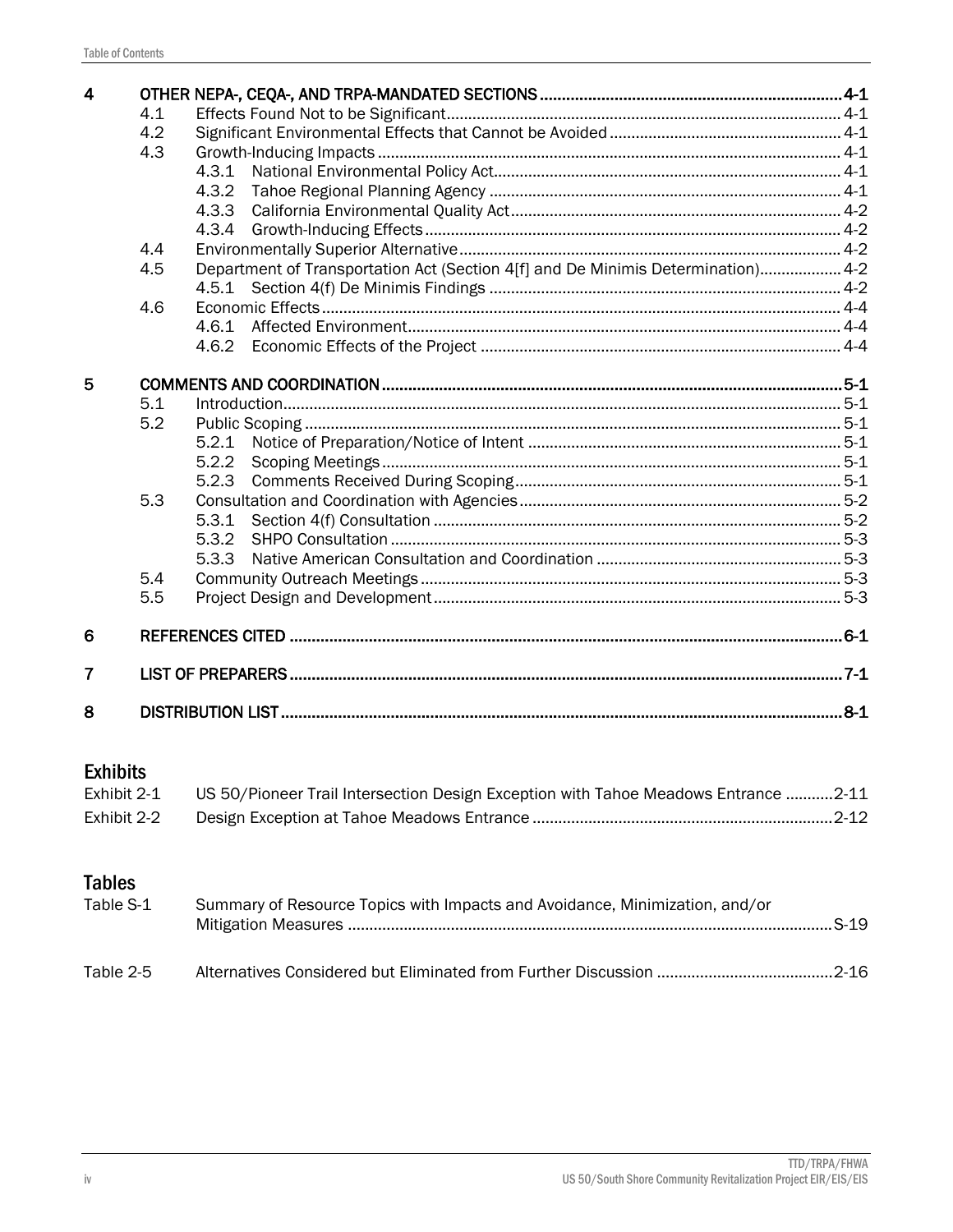## Volume 2

| <b>Appendices</b> |                                                                                                                                                                                                   |
|-------------------|---------------------------------------------------------------------------------------------------------------------------------------------------------------------------------------------------|
| Appendix A        | Notice of Preparation/Notice of Intent and Scoping Summary Report                                                                                                                                 |
| Appendix B        | Maps Showing Right-of-Way/Parcel Acquisition Needs and Geometric Approval Drawings for<br>Alternatives B, C, and D                                                                                |
| Appendix C        | Maps of Alternatives Dismissed from Further Evaluation                                                                                                                                            |
| Appendix D        | Resources Evaluated Relative to the Requirements of Section 4(f) and De Minimis<br>Determination                                                                                                  |
| Appendix E        | <b>Goals and Policies Consistency Analysis</b>                                                                                                                                                    |
| Appendix F        | Relocation Study for the US 50/South Shore Community Revitalization Project                                                                                                                       |
| Appendix G        | <b>Visual Impact Assessment</b>                                                                                                                                                                   |
| Appendix H        | <b>Title VI Policy Statement</b>                                                                                                                                                                  |
| Appendix I        | US 50/South Shore Community Revitalization (Stateline) Project - Caltrans Project Report<br><b>Traffic Operations Analysis Update</b>                                                             |
| Appendix J        | Air Quality Data                                                                                                                                                                                  |
| Appendix K        | Noise Modeling Data                                                                                                                                                                               |
| Appendix L        | Tree Survey Memorandum                                                                                                                                                                            |
| Appendix M        | <b>Special Status Species Tables</b>                                                                                                                                                              |
| Appendix N        | Linear Park Exhibits                                                                                                                                                                              |
| Appendix O        | Comments on the Draft EIR/EIS/EIS and Responses                                                                                                                                                   |
| Appendix P        | Mitigation Monitoring and Reporting Program                                                                                                                                                       |
| Appendix Q        | US 50/South Shore Community Revitalization (Stateline) Project - Caltrans Project Report<br>Traffic Operations Analysis Update (Revised October 2017) and Supplemental VMT Analysis<br>Memorandum |
| Appendix R        | <b>USACE Preliminary Jurisdictional Determination</b>                                                                                                                                             |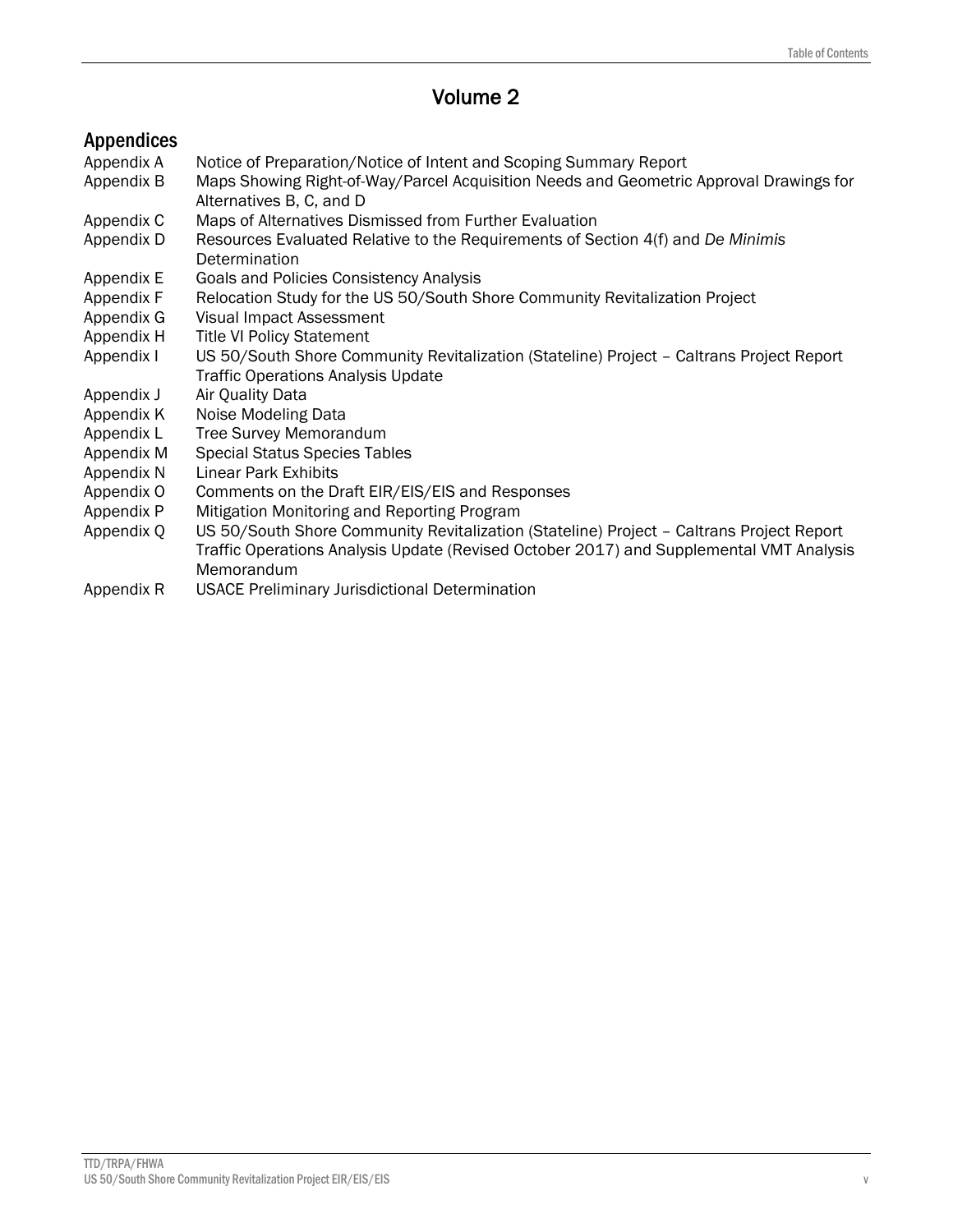This page intentionally left blank.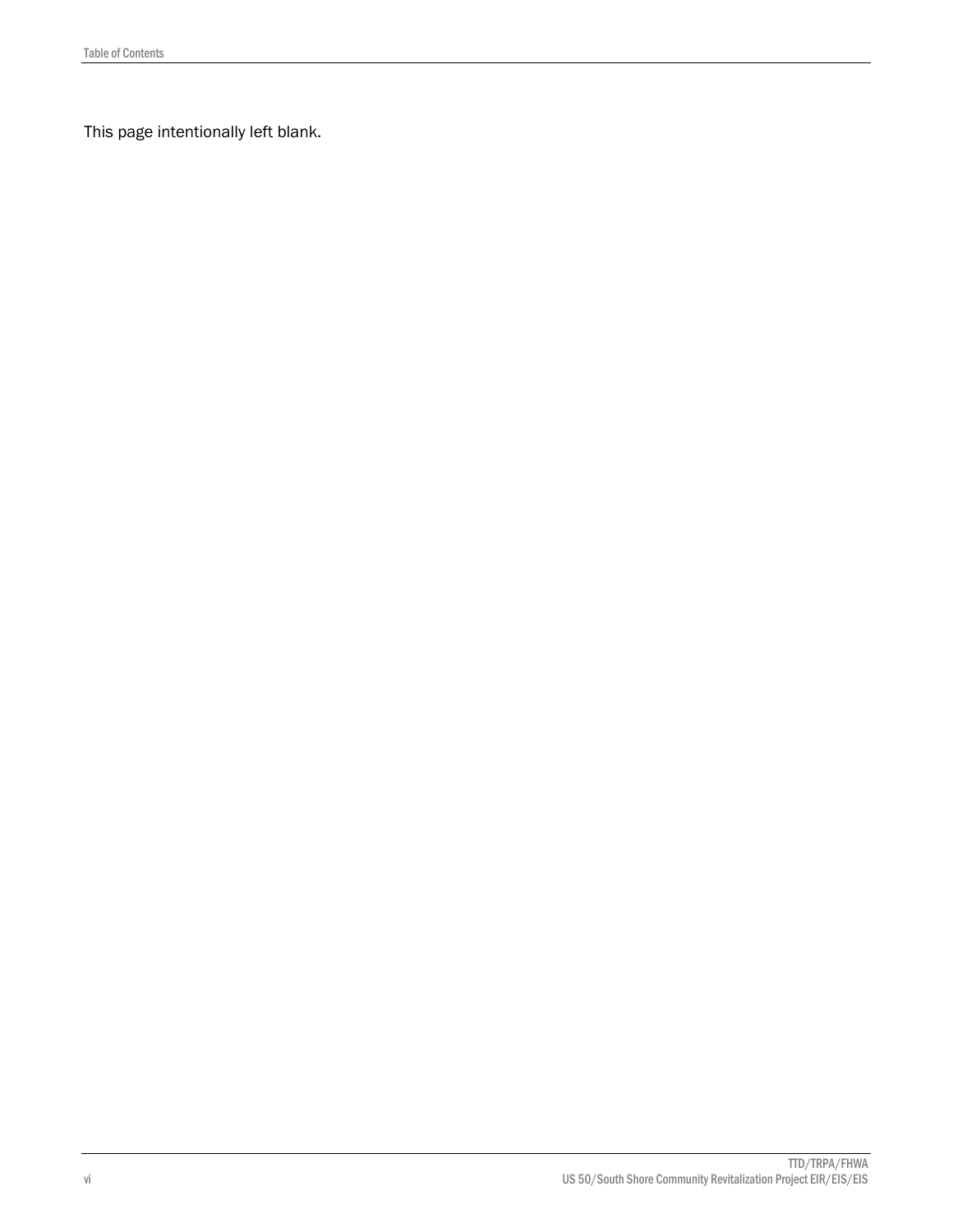## ACRONYMS AND ABBREVIATIONS

| 2017 RTP                 | 2017 Regional Transportation Plan                                                                  |
|--------------------------|----------------------------------------------------------------------------------------------------|
| AADT                     | annual average daily traffic                                                                       |
| <b>ADA</b>               | Americans with Disabilities Act                                                                    |
| <b>ADT</b>               | average daily trips                                                                                |
|                          |                                                                                                    |
| Caltrans                 | California Department of Transportation                                                            |
| <b>CEQ</b>               | Council on Environmental Quality                                                                   |
| <b>CEQA</b>              | California Environmental Quality Act                                                               |
| <b>CFR</b>               | Code of Federal Regulation                                                                         |
| <b>CNEL</b>              | <b>Community Noise Equivalent Level</b>                                                            |
| Conservancy              | California Tahoe Conservancy                                                                       |
| dB                       | decibel                                                                                            |
| <b>DVTE</b>              | daily vehicle trip end                                                                             |
|                          |                                                                                                    |
| <b>EIR</b>               | environmental impact report                                                                        |
| <b>EIS</b>               | environmental impact statement                                                                     |
|                          |                                                                                                    |
| <b>FHWA</b>              | Federal Highway Administration                                                                     |
| Final EIR/EIS/EIS        | Final Environmental Impact Report/Environmental Impact<br>Statement/Environmental Impact Statement |
| <b>FTIP</b>              | Federal Transportation Improvement Program                                                         |
|                          |                                                                                                    |
| GAD                      | <b>Geometric Approval Drawings</b>                                                                 |
| <b>GHG</b>               | greenhouse gas                                                                                     |
| <b>HDM</b>               | Caltrans Highway Design Manual                                                                     |
|                          |                                                                                                    |
| <b>LOS</b>               | level of service                                                                                   |
| <b>LTUSD</b>             | Lake Tahoe Unified School District                                                                 |
| MTCO <sub>2</sub> e/year | metric tons of carbon dioxide equivalent per year                                                  |
| <b>NCHRP</b>             | Transportations Research Board's National Cooperative Highway Research Program                     |
| <b>NDOT</b>              | Nevada Department of Transportation                                                                |
| <b>NDSP</b>              | Nevada Division of State Parks                                                                     |